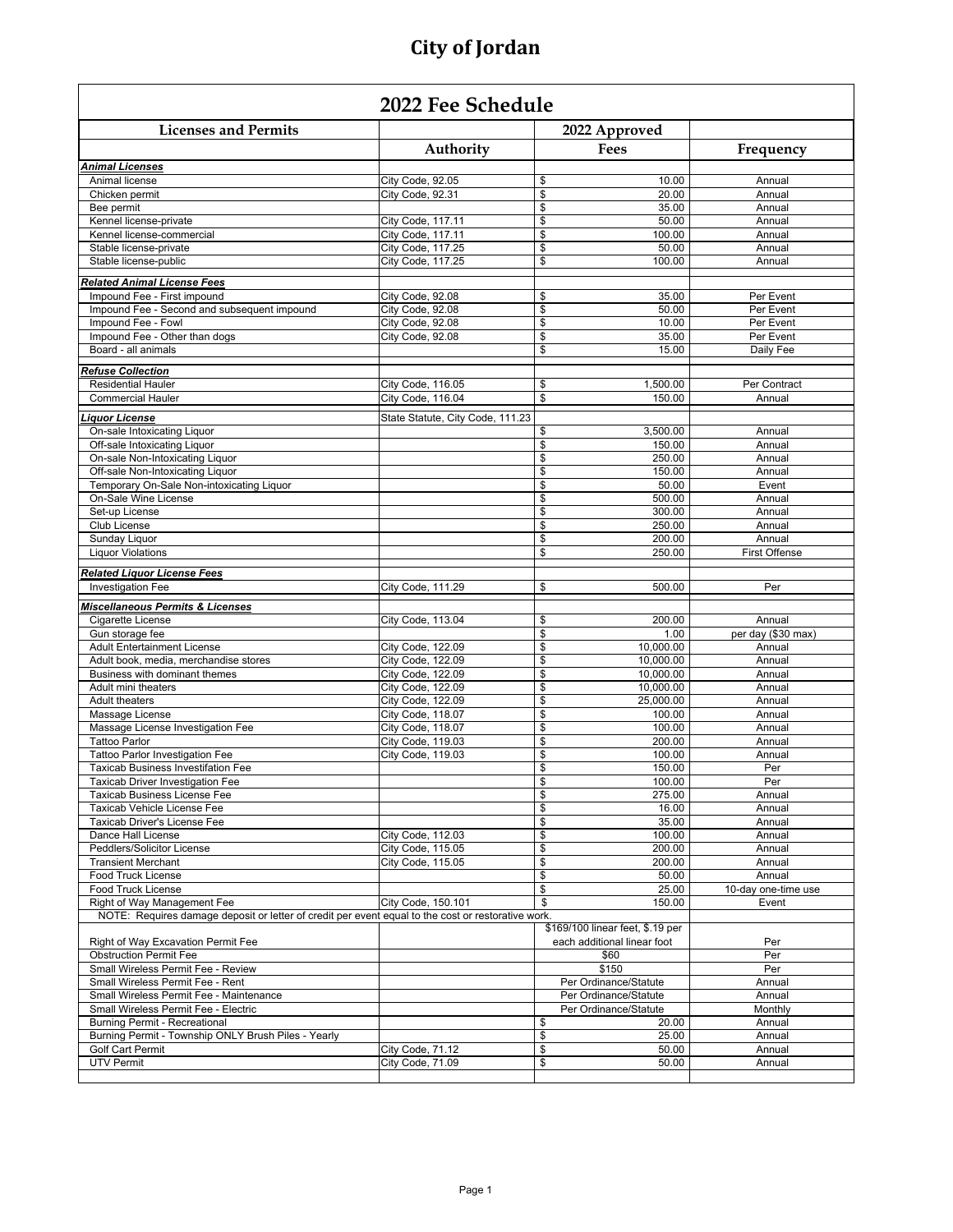| <b>Gambling Permit Investigation Fee</b><br><b>State Statute</b><br>\$<br>100.00<br>Application<br>\$<br>100.00<br><b>Administrative Fines/Fees</b><br>Per Occurance<br>\$<br>Adult Entertainment Investigation Fee<br>City Code, 122.09<br>1,000.00<br>Application<br>Pawn Shop Fees<br>City Code, 120.06<br>1,500.00<br>Annual License fees<br>\$<br>Annual<br>\$<br>Initial Investigation Fee<br>1,000.00<br>Application<br>\$<br>New Employee Investigation Fees<br>315.00<br>Event<br>\$<br>Electronic Billable Transaction Fee<br>1.50<br>Per Transaction<br>\$<br>Manual Billable Transaction Fee<br>2.50<br>Per Transaction<br><b>Zoning and Subdivision Fees</b><br>Variance-Residential<br>Unless stated otherwise, all<br>300.00<br>\$<br>Application<br>\$<br>400.00<br>Variance-Commercial<br>Application<br>zoning and subdivision fees are<br>\$<br>Code Amendment<br>authorized by City Code<br>400.00<br>Application<br>\$<br>Conditional Use Permit-Residential/Interim Use<br>Chapters 153 and 154,<br>300.00<br>Application<br>Conditional Use Permit-Com.+Ind. /Interim Use<br>\$<br>400.00<br>Application<br>respectively.<br>\$<br>400.00<br>Re-zone Request<br>Application<br>\$<br>200.00<br>Annexation application fee<br>Application<br>Annexation Tax Reimbursement Fee (under an Annexation agreement)<br>\$<br>1,000.00<br>Acre/Application<br>Annexation Tax Reimbursement Fee (No Annexation agreement)<br>Application<br>NOTE: All costs incidental to annexation, whether contested or uncontested are the responsibility of the requesting party.<br>These costs will be billed at City cost. Annexation Tax Reimbursement Fee /acre, applicant shall be paid before the City will approve any annexations.<br><b>Home Occupation Permit</b><br>\$<br>50.00<br>Application<br>\$<br>Special Home Occupation License<br>200.00<br>Application<br>\$<br>125.00<br>Special Home Occupation License Renewal<br>Per<br>\$<br>Minor subdivision<br>150.00<br>Application<br>\$<br>250.00<br>Concept Plan<br>Application<br>\$<br><b>Preliminary Plat</b><br>500.00<br>Application<br>NOTE: Preliminary Plat will also require a \$2,000.00 escrow payment<br>\$<br><b>Final Plat</b><br>500.00<br>Application<br>Preliminary PUD<br>\$<br>375.00<br>Application<br>Final PUD<br>\$<br>375.00<br>Application<br>Park land Dedication<br>153.11(L)<br>Application<br><b>Related Zoning and Subdivision Fees</b><br>2,500.00<br>Landscape escrow-Residential<br>\$<br>Per lot<br>\$<br>5,000.00<br>Landscape escrow-Commercial<br>Per lot<br><b>Erosion Control Fee</b><br>\$<br>City Code, 150.101<br>150.00<br>Per lot<br>\$<br>150.00<br><b>Grading &amp; Excavation Permit</b><br>City Code, 150.115; 150.063<br>Event<br>NOTE: Requires damage deposit or letter of credit per event equal to the cost or restorative work.<br>Comprehensive Plan Amendment<br>\$<br>750.00<br>Application<br>EAW<br>Cost<br>Application<br><b>EIS</b><br>Cost<br>Application<br>\$<br>150.00<br>Design Review Fee<br>Event<br>Special Planning Commission Meeting<br>\$<br>200.00<br>Event<br>\$<br>Private Activity Revenue Bond Financing Fee<br>2,500.00<br>Application<br>\$<br><b>TIF Application Fee</b><br>10,000.00<br>Application<br>\$<br>5,000.00<br><b>Tax Abatement Fee</b><br>Application<br>NOTE: All costs related to TIF & Abatement application including but not limited to legal, fiscal and staff time will be billed at cost to the developer. These are not reimbursed and are the cost to establish the TIF or Ab<br><b>Vacation Easement Application</b><br>\$<br>300.00<br>Application<br>\$<br>500.00<br>Vacation of Street or Alley<br>Application<br>Site Plan Review - On all Commercial permits<br>\$<br>300.00<br>Application<br>Residential Rental Licensing & Inspection<br>10.00<br>\$<br>Annual<br>License<br>\$<br>City Code, 124.04<br>Inspection (initial & follow up)<br>80.00<br>Every three (3) years<br>\$<br><b>Additional Inspection</b><br>75.00<br>Per<br>\$<br>Administrative Citation First Violation<br>75.00<br>City Code, 124.19, 124.16<br>Event<br>\$<br>Administrative Citation Second Violation<br>City Code, 124.19, 124.16<br>150.00<br>Event<br>City Code, 124.19<br>Violation<br><b>Misdemeanor Citation</b><br>Per<br><b>Attorney Fees</b><br>Attorney fee for City Work (Shareholder, Associate)<br>City Code, 31.04<br>160.00, 145.00<br>Per Hour<br>185.00, 165.00<br>Per Hour<br>Attorney fee for litigation (Shareholder, Associate)<br>Attorney fee for developments (Shareholder, Associate)<br>205.00, 185.00<br>Per Hour<br>\$<br>Per Hour<br>Paralegal<br>90.00<br><b>Engineering Fees</b><br>Mike Waltman, City Engineer<br>\$<br>142.75<br>Per hour<br>Sr. Project Manager or Sr. Principal Engineer/Surveyor<br>\$140.00 - 225.00/Hour<br>City Code, 31.07<br>Per Hour<br>Per Hour<br>Sr. Project Manager - Principal Engineer/Surveyor<br>\$140.00-195.00/Hour<br><b>Principal Environmental Engineer</b><br>\$165.00-225.00/Hour<br>Per Hour<br>\$120.00-185.00/Hour<br>Senior Transportation Planner<br>Per Hour<br>Project Manager<br>\$140.00-185.00/Hour<br>Per Hour<br>Project/Design Engineer/Planner<br>Per Hour<br>\$110.00-165.00/Hour<br><b>Licensed Surveyor</b><br>\$125.00-175.00/Hour<br>Per Hour<br>Project Surveyor<br>\$105.00-150.00/Hour<br>Per Hour<br>Specialist(Nat. Resources: GIS; Traffic;Other)<br>\$85.00-\$145.00/Hour<br>Per Hour<br>Senior Technician<br>\$120.00-\$160.00/Hour<br>Per Hour<br>Technician | Miscellaneous Permit/License Related Fees | 2022 Approved          |          |
|-------------------------------------------------------------------------------------------------------------------------------------------------------------------------------------------------------------------------------------------------------------------------------------------------------------------------------------------------------------------------------------------------------------------------------------------------------------------------------------------------------------------------------------------------------------------------------------------------------------------------------------------------------------------------------------------------------------------------------------------------------------------------------------------------------------------------------------------------------------------------------------------------------------------------------------------------------------------------------------------------------------------------------------------------------------------------------------------------------------------------------------------------------------------------------------------------------------------------------------------------------------------------------------------------------------------------------------------------------------------------------------------------------------------------------------------------------------------------------------------------------------------------------------------------------------------------------------------------------------------------------------------------------------------------------------------------------------------------------------------------------------------------------------------------------------------------------------------------------------------------------------------------------------------------------------------------------------------------------------------------------------------------------------------------------------------------------------------------------------------------------------------------------------------------------------------------------------------------------------------------------------------------------------------------------------------------------------------------------------------------------------------------------------------------------------------------------------------------------------------------------------------------------------------------------------------------------------------------------------------------------------------------------------------------------------------------------------------------------------------------------------------------------------------------------------------------------------------------------------------------------------------------------------------------------------------------------------------------------------------------------------------------------------------------------------------------------------------------------------------------------------------------------------------------------------------------------------------------------------------------------------------------------------------------------------------------------------------------------------------------------------------------------------------------------------------------------------------------------------------------------------------------------------------------------------------------------------------------------------------------------------------------------------------------------------------------------------------------------------------------------------------------------------------------------------------------------------------------------------------------------------------------------------------------------------------------------------------------------------------------------------------------------------------------------------------------------------------------------------------------------------------------------------------------------------------------------------------------------------------------------------------------------------------------------------------------------------------------------------------------------------------------------------------------------------------------------------------------------------------------------------------------------------------------------------------------------------------------------------------------------------------------------------------------------------------------------------------------------------------------------------------------------------------------------------------------------------------------------------------------------------------------------------------------------------------------------------------------------------------------------------------------------------------------------------------------------------------------------------------------------------------------------------------------------------------------------------------------------------------------------------------------------------------------------------------------------------------------------------------------------------------------------------------------------------------------------------------------------------------------------------------------------------|-------------------------------------------|------------------------|----------|
|                                                                                                                                                                                                                                                                                                                                                                                                                                                                                                                                                                                                                                                                                                                                                                                                                                                                                                                                                                                                                                                                                                                                                                                                                                                                                                                                                                                                                                                                                                                                                                                                                                                                                                                                                                                                                                                                                                                                                                                                                                                                                                                                                                                                                                                                                                                                                                                                                                                                                                                                                                                                                                                                                                                                                                                                                                                                                                                                                                                                                                                                                                                                                                                                                                                                                                                                                                                                                                                                                                                                                                                                                                                                                                                                                                                                                                                                                                                                                                                                                                                                                                                                                                                                                                                                                                                                                                                                                                                                                                                                                                                                                                                                                                                                                                                                                                                                                                                                                                                                                                                                                                                                                                                                                                                                                                                                                                                                                                                                                                                                     |                                           |                        |          |
|                                                                                                                                                                                                                                                                                                                                                                                                                                                                                                                                                                                                                                                                                                                                                                                                                                                                                                                                                                                                                                                                                                                                                                                                                                                                                                                                                                                                                                                                                                                                                                                                                                                                                                                                                                                                                                                                                                                                                                                                                                                                                                                                                                                                                                                                                                                                                                                                                                                                                                                                                                                                                                                                                                                                                                                                                                                                                                                                                                                                                                                                                                                                                                                                                                                                                                                                                                                                                                                                                                                                                                                                                                                                                                                                                                                                                                                                                                                                                                                                                                                                                                                                                                                                                                                                                                                                                                                                                                                                                                                                                                                                                                                                                                                                                                                                                                                                                                                                                                                                                                                                                                                                                                                                                                                                                                                                                                                                                                                                                                                                     |                                           |                        |          |
|                                                                                                                                                                                                                                                                                                                                                                                                                                                                                                                                                                                                                                                                                                                                                                                                                                                                                                                                                                                                                                                                                                                                                                                                                                                                                                                                                                                                                                                                                                                                                                                                                                                                                                                                                                                                                                                                                                                                                                                                                                                                                                                                                                                                                                                                                                                                                                                                                                                                                                                                                                                                                                                                                                                                                                                                                                                                                                                                                                                                                                                                                                                                                                                                                                                                                                                                                                                                                                                                                                                                                                                                                                                                                                                                                                                                                                                                                                                                                                                                                                                                                                                                                                                                                                                                                                                                                                                                                                                                                                                                                                                                                                                                                                                                                                                                                                                                                                                                                                                                                                                                                                                                                                                                                                                                                                                                                                                                                                                                                                                                     |                                           |                        |          |
|                                                                                                                                                                                                                                                                                                                                                                                                                                                                                                                                                                                                                                                                                                                                                                                                                                                                                                                                                                                                                                                                                                                                                                                                                                                                                                                                                                                                                                                                                                                                                                                                                                                                                                                                                                                                                                                                                                                                                                                                                                                                                                                                                                                                                                                                                                                                                                                                                                                                                                                                                                                                                                                                                                                                                                                                                                                                                                                                                                                                                                                                                                                                                                                                                                                                                                                                                                                                                                                                                                                                                                                                                                                                                                                                                                                                                                                                                                                                                                                                                                                                                                                                                                                                                                                                                                                                                                                                                                                                                                                                                                                                                                                                                                                                                                                                                                                                                                                                                                                                                                                                                                                                                                                                                                                                                                                                                                                                                                                                                                                                     |                                           |                        |          |
|                                                                                                                                                                                                                                                                                                                                                                                                                                                                                                                                                                                                                                                                                                                                                                                                                                                                                                                                                                                                                                                                                                                                                                                                                                                                                                                                                                                                                                                                                                                                                                                                                                                                                                                                                                                                                                                                                                                                                                                                                                                                                                                                                                                                                                                                                                                                                                                                                                                                                                                                                                                                                                                                                                                                                                                                                                                                                                                                                                                                                                                                                                                                                                                                                                                                                                                                                                                                                                                                                                                                                                                                                                                                                                                                                                                                                                                                                                                                                                                                                                                                                                                                                                                                                                                                                                                                                                                                                                                                                                                                                                                                                                                                                                                                                                                                                                                                                                                                                                                                                                                                                                                                                                                                                                                                                                                                                                                                                                                                                                                                     |                                           |                        |          |
|                                                                                                                                                                                                                                                                                                                                                                                                                                                                                                                                                                                                                                                                                                                                                                                                                                                                                                                                                                                                                                                                                                                                                                                                                                                                                                                                                                                                                                                                                                                                                                                                                                                                                                                                                                                                                                                                                                                                                                                                                                                                                                                                                                                                                                                                                                                                                                                                                                                                                                                                                                                                                                                                                                                                                                                                                                                                                                                                                                                                                                                                                                                                                                                                                                                                                                                                                                                                                                                                                                                                                                                                                                                                                                                                                                                                                                                                                                                                                                                                                                                                                                                                                                                                                                                                                                                                                                                                                                                                                                                                                                                                                                                                                                                                                                                                                                                                                                                                                                                                                                                                                                                                                                                                                                                                                                                                                                                                                                                                                                                                     |                                           |                        |          |
|                                                                                                                                                                                                                                                                                                                                                                                                                                                                                                                                                                                                                                                                                                                                                                                                                                                                                                                                                                                                                                                                                                                                                                                                                                                                                                                                                                                                                                                                                                                                                                                                                                                                                                                                                                                                                                                                                                                                                                                                                                                                                                                                                                                                                                                                                                                                                                                                                                                                                                                                                                                                                                                                                                                                                                                                                                                                                                                                                                                                                                                                                                                                                                                                                                                                                                                                                                                                                                                                                                                                                                                                                                                                                                                                                                                                                                                                                                                                                                                                                                                                                                                                                                                                                                                                                                                                                                                                                                                                                                                                                                                                                                                                                                                                                                                                                                                                                                                                                                                                                                                                                                                                                                                                                                                                                                                                                                                                                                                                                                                                     |                                           |                        |          |
|                                                                                                                                                                                                                                                                                                                                                                                                                                                                                                                                                                                                                                                                                                                                                                                                                                                                                                                                                                                                                                                                                                                                                                                                                                                                                                                                                                                                                                                                                                                                                                                                                                                                                                                                                                                                                                                                                                                                                                                                                                                                                                                                                                                                                                                                                                                                                                                                                                                                                                                                                                                                                                                                                                                                                                                                                                                                                                                                                                                                                                                                                                                                                                                                                                                                                                                                                                                                                                                                                                                                                                                                                                                                                                                                                                                                                                                                                                                                                                                                                                                                                                                                                                                                                                                                                                                                                                                                                                                                                                                                                                                                                                                                                                                                                                                                                                                                                                                                                                                                                                                                                                                                                                                                                                                                                                                                                                                                                                                                                                                                     |                                           |                        |          |
|                                                                                                                                                                                                                                                                                                                                                                                                                                                                                                                                                                                                                                                                                                                                                                                                                                                                                                                                                                                                                                                                                                                                                                                                                                                                                                                                                                                                                                                                                                                                                                                                                                                                                                                                                                                                                                                                                                                                                                                                                                                                                                                                                                                                                                                                                                                                                                                                                                                                                                                                                                                                                                                                                                                                                                                                                                                                                                                                                                                                                                                                                                                                                                                                                                                                                                                                                                                                                                                                                                                                                                                                                                                                                                                                                                                                                                                                                                                                                                                                                                                                                                                                                                                                                                                                                                                                                                                                                                                                                                                                                                                                                                                                                                                                                                                                                                                                                                                                                                                                                                                                                                                                                                                                                                                                                                                                                                                                                                                                                                                                     |                                           |                        |          |
|                                                                                                                                                                                                                                                                                                                                                                                                                                                                                                                                                                                                                                                                                                                                                                                                                                                                                                                                                                                                                                                                                                                                                                                                                                                                                                                                                                                                                                                                                                                                                                                                                                                                                                                                                                                                                                                                                                                                                                                                                                                                                                                                                                                                                                                                                                                                                                                                                                                                                                                                                                                                                                                                                                                                                                                                                                                                                                                                                                                                                                                                                                                                                                                                                                                                                                                                                                                                                                                                                                                                                                                                                                                                                                                                                                                                                                                                                                                                                                                                                                                                                                                                                                                                                                                                                                                                                                                                                                                                                                                                                                                                                                                                                                                                                                                                                                                                                                                                                                                                                                                                                                                                                                                                                                                                                                                                                                                                                                                                                                                                     |                                           |                        |          |
|                                                                                                                                                                                                                                                                                                                                                                                                                                                                                                                                                                                                                                                                                                                                                                                                                                                                                                                                                                                                                                                                                                                                                                                                                                                                                                                                                                                                                                                                                                                                                                                                                                                                                                                                                                                                                                                                                                                                                                                                                                                                                                                                                                                                                                                                                                                                                                                                                                                                                                                                                                                                                                                                                                                                                                                                                                                                                                                                                                                                                                                                                                                                                                                                                                                                                                                                                                                                                                                                                                                                                                                                                                                                                                                                                                                                                                                                                                                                                                                                                                                                                                                                                                                                                                                                                                                                                                                                                                                                                                                                                                                                                                                                                                                                                                                                                                                                                                                                                                                                                                                                                                                                                                                                                                                                                                                                                                                                                                                                                                                                     |                                           |                        |          |
|                                                                                                                                                                                                                                                                                                                                                                                                                                                                                                                                                                                                                                                                                                                                                                                                                                                                                                                                                                                                                                                                                                                                                                                                                                                                                                                                                                                                                                                                                                                                                                                                                                                                                                                                                                                                                                                                                                                                                                                                                                                                                                                                                                                                                                                                                                                                                                                                                                                                                                                                                                                                                                                                                                                                                                                                                                                                                                                                                                                                                                                                                                                                                                                                                                                                                                                                                                                                                                                                                                                                                                                                                                                                                                                                                                                                                                                                                                                                                                                                                                                                                                                                                                                                                                                                                                                                                                                                                                                                                                                                                                                                                                                                                                                                                                                                                                                                                                                                                                                                                                                                                                                                                                                                                                                                                                                                                                                                                                                                                                                                     |                                           |                        |          |
|                                                                                                                                                                                                                                                                                                                                                                                                                                                                                                                                                                                                                                                                                                                                                                                                                                                                                                                                                                                                                                                                                                                                                                                                                                                                                                                                                                                                                                                                                                                                                                                                                                                                                                                                                                                                                                                                                                                                                                                                                                                                                                                                                                                                                                                                                                                                                                                                                                                                                                                                                                                                                                                                                                                                                                                                                                                                                                                                                                                                                                                                                                                                                                                                                                                                                                                                                                                                                                                                                                                                                                                                                                                                                                                                                                                                                                                                                                                                                                                                                                                                                                                                                                                                                                                                                                                                                                                                                                                                                                                                                                                                                                                                                                                                                                                                                                                                                                                                                                                                                                                                                                                                                                                                                                                                                                                                                                                                                                                                                                                                     |                                           |                        |          |
|                                                                                                                                                                                                                                                                                                                                                                                                                                                                                                                                                                                                                                                                                                                                                                                                                                                                                                                                                                                                                                                                                                                                                                                                                                                                                                                                                                                                                                                                                                                                                                                                                                                                                                                                                                                                                                                                                                                                                                                                                                                                                                                                                                                                                                                                                                                                                                                                                                                                                                                                                                                                                                                                                                                                                                                                                                                                                                                                                                                                                                                                                                                                                                                                                                                                                                                                                                                                                                                                                                                                                                                                                                                                                                                                                                                                                                                                                                                                                                                                                                                                                                                                                                                                                                                                                                                                                                                                                                                                                                                                                                                                                                                                                                                                                                                                                                                                                                                                                                                                                                                                                                                                                                                                                                                                                                                                                                                                                                                                                                                                     |                                           |                        |          |
|                                                                                                                                                                                                                                                                                                                                                                                                                                                                                                                                                                                                                                                                                                                                                                                                                                                                                                                                                                                                                                                                                                                                                                                                                                                                                                                                                                                                                                                                                                                                                                                                                                                                                                                                                                                                                                                                                                                                                                                                                                                                                                                                                                                                                                                                                                                                                                                                                                                                                                                                                                                                                                                                                                                                                                                                                                                                                                                                                                                                                                                                                                                                                                                                                                                                                                                                                                                                                                                                                                                                                                                                                                                                                                                                                                                                                                                                                                                                                                                                                                                                                                                                                                                                                                                                                                                                                                                                                                                                                                                                                                                                                                                                                                                                                                                                                                                                                                                                                                                                                                                                                                                                                                                                                                                                                                                                                                                                                                                                                                                                     |                                           |                        |          |
|                                                                                                                                                                                                                                                                                                                                                                                                                                                                                                                                                                                                                                                                                                                                                                                                                                                                                                                                                                                                                                                                                                                                                                                                                                                                                                                                                                                                                                                                                                                                                                                                                                                                                                                                                                                                                                                                                                                                                                                                                                                                                                                                                                                                                                                                                                                                                                                                                                                                                                                                                                                                                                                                                                                                                                                                                                                                                                                                                                                                                                                                                                                                                                                                                                                                                                                                                                                                                                                                                                                                                                                                                                                                                                                                                                                                                                                                                                                                                                                                                                                                                                                                                                                                                                                                                                                                                                                                                                                                                                                                                                                                                                                                                                                                                                                                                                                                                                                                                                                                                                                                                                                                                                                                                                                                                                                                                                                                                                                                                                                                     |                                           |                        |          |
|                                                                                                                                                                                                                                                                                                                                                                                                                                                                                                                                                                                                                                                                                                                                                                                                                                                                                                                                                                                                                                                                                                                                                                                                                                                                                                                                                                                                                                                                                                                                                                                                                                                                                                                                                                                                                                                                                                                                                                                                                                                                                                                                                                                                                                                                                                                                                                                                                                                                                                                                                                                                                                                                                                                                                                                                                                                                                                                                                                                                                                                                                                                                                                                                                                                                                                                                                                                                                                                                                                                                                                                                                                                                                                                                                                                                                                                                                                                                                                                                                                                                                                                                                                                                                                                                                                                                                                                                                                                                                                                                                                                                                                                                                                                                                                                                                                                                                                                                                                                                                                                                                                                                                                                                                                                                                                                                                                                                                                                                                                                                     |                                           |                        |          |
|                                                                                                                                                                                                                                                                                                                                                                                                                                                                                                                                                                                                                                                                                                                                                                                                                                                                                                                                                                                                                                                                                                                                                                                                                                                                                                                                                                                                                                                                                                                                                                                                                                                                                                                                                                                                                                                                                                                                                                                                                                                                                                                                                                                                                                                                                                                                                                                                                                                                                                                                                                                                                                                                                                                                                                                                                                                                                                                                                                                                                                                                                                                                                                                                                                                                                                                                                                                                                                                                                                                                                                                                                                                                                                                                                                                                                                                                                                                                                                                                                                                                                                                                                                                                                                                                                                                                                                                                                                                                                                                                                                                                                                                                                                                                                                                                                                                                                                                                                                                                                                                                                                                                                                                                                                                                                                                                                                                                                                                                                                                                     |                                           |                        |          |
|                                                                                                                                                                                                                                                                                                                                                                                                                                                                                                                                                                                                                                                                                                                                                                                                                                                                                                                                                                                                                                                                                                                                                                                                                                                                                                                                                                                                                                                                                                                                                                                                                                                                                                                                                                                                                                                                                                                                                                                                                                                                                                                                                                                                                                                                                                                                                                                                                                                                                                                                                                                                                                                                                                                                                                                                                                                                                                                                                                                                                                                                                                                                                                                                                                                                                                                                                                                                                                                                                                                                                                                                                                                                                                                                                                                                                                                                                                                                                                                                                                                                                                                                                                                                                                                                                                                                                                                                                                                                                                                                                                                                                                                                                                                                                                                                                                                                                                                                                                                                                                                                                                                                                                                                                                                                                                                                                                                                                                                                                                                                     |                                           |                        |          |
|                                                                                                                                                                                                                                                                                                                                                                                                                                                                                                                                                                                                                                                                                                                                                                                                                                                                                                                                                                                                                                                                                                                                                                                                                                                                                                                                                                                                                                                                                                                                                                                                                                                                                                                                                                                                                                                                                                                                                                                                                                                                                                                                                                                                                                                                                                                                                                                                                                                                                                                                                                                                                                                                                                                                                                                                                                                                                                                                                                                                                                                                                                                                                                                                                                                                                                                                                                                                                                                                                                                                                                                                                                                                                                                                                                                                                                                                                                                                                                                                                                                                                                                                                                                                                                                                                                                                                                                                                                                                                                                                                                                                                                                                                                                                                                                                                                                                                                                                                                                                                                                                                                                                                                                                                                                                                                                                                                                                                                                                                                                                     |                                           |                        |          |
|                                                                                                                                                                                                                                                                                                                                                                                                                                                                                                                                                                                                                                                                                                                                                                                                                                                                                                                                                                                                                                                                                                                                                                                                                                                                                                                                                                                                                                                                                                                                                                                                                                                                                                                                                                                                                                                                                                                                                                                                                                                                                                                                                                                                                                                                                                                                                                                                                                                                                                                                                                                                                                                                                                                                                                                                                                                                                                                                                                                                                                                                                                                                                                                                                                                                                                                                                                                                                                                                                                                                                                                                                                                                                                                                                                                                                                                                                                                                                                                                                                                                                                                                                                                                                                                                                                                                                                                                                                                                                                                                                                                                                                                                                                                                                                                                                                                                                                                                                                                                                                                                                                                                                                                                                                                                                                                                                                                                                                                                                                                                     |                                           |                        |          |
|                                                                                                                                                                                                                                                                                                                                                                                                                                                                                                                                                                                                                                                                                                                                                                                                                                                                                                                                                                                                                                                                                                                                                                                                                                                                                                                                                                                                                                                                                                                                                                                                                                                                                                                                                                                                                                                                                                                                                                                                                                                                                                                                                                                                                                                                                                                                                                                                                                                                                                                                                                                                                                                                                                                                                                                                                                                                                                                                                                                                                                                                                                                                                                                                                                                                                                                                                                                                                                                                                                                                                                                                                                                                                                                                                                                                                                                                                                                                                                                                                                                                                                                                                                                                                                                                                                                                                                                                                                                                                                                                                                                                                                                                                                                                                                                                                                                                                                                                                                                                                                                                                                                                                                                                                                                                                                                                                                                                                                                                                                                                     |                                           |                        |          |
|                                                                                                                                                                                                                                                                                                                                                                                                                                                                                                                                                                                                                                                                                                                                                                                                                                                                                                                                                                                                                                                                                                                                                                                                                                                                                                                                                                                                                                                                                                                                                                                                                                                                                                                                                                                                                                                                                                                                                                                                                                                                                                                                                                                                                                                                                                                                                                                                                                                                                                                                                                                                                                                                                                                                                                                                                                                                                                                                                                                                                                                                                                                                                                                                                                                                                                                                                                                                                                                                                                                                                                                                                                                                                                                                                                                                                                                                                                                                                                                                                                                                                                                                                                                                                                                                                                                                                                                                                                                                                                                                                                                                                                                                                                                                                                                                                                                                                                                                                                                                                                                                                                                                                                                                                                                                                                                                                                                                                                                                                                                                     |                                           |                        |          |
|                                                                                                                                                                                                                                                                                                                                                                                                                                                                                                                                                                                                                                                                                                                                                                                                                                                                                                                                                                                                                                                                                                                                                                                                                                                                                                                                                                                                                                                                                                                                                                                                                                                                                                                                                                                                                                                                                                                                                                                                                                                                                                                                                                                                                                                                                                                                                                                                                                                                                                                                                                                                                                                                                                                                                                                                                                                                                                                                                                                                                                                                                                                                                                                                                                                                                                                                                                                                                                                                                                                                                                                                                                                                                                                                                                                                                                                                                                                                                                                                                                                                                                                                                                                                                                                                                                                                                                                                                                                                                                                                                                                                                                                                                                                                                                                                                                                                                                                                                                                                                                                                                                                                                                                                                                                                                                                                                                                                                                                                                                                                     |                                           |                        |          |
|                                                                                                                                                                                                                                                                                                                                                                                                                                                                                                                                                                                                                                                                                                                                                                                                                                                                                                                                                                                                                                                                                                                                                                                                                                                                                                                                                                                                                                                                                                                                                                                                                                                                                                                                                                                                                                                                                                                                                                                                                                                                                                                                                                                                                                                                                                                                                                                                                                                                                                                                                                                                                                                                                                                                                                                                                                                                                                                                                                                                                                                                                                                                                                                                                                                                                                                                                                                                                                                                                                                                                                                                                                                                                                                                                                                                                                                                                                                                                                                                                                                                                                                                                                                                                                                                                                                                                                                                                                                                                                                                                                                                                                                                                                                                                                                                                                                                                                                                                                                                                                                                                                                                                                                                                                                                                                                                                                                                                                                                                                                                     |                                           |                        |          |
|                                                                                                                                                                                                                                                                                                                                                                                                                                                                                                                                                                                                                                                                                                                                                                                                                                                                                                                                                                                                                                                                                                                                                                                                                                                                                                                                                                                                                                                                                                                                                                                                                                                                                                                                                                                                                                                                                                                                                                                                                                                                                                                                                                                                                                                                                                                                                                                                                                                                                                                                                                                                                                                                                                                                                                                                                                                                                                                                                                                                                                                                                                                                                                                                                                                                                                                                                                                                                                                                                                                                                                                                                                                                                                                                                                                                                                                                                                                                                                                                                                                                                                                                                                                                                                                                                                                                                                                                                                                                                                                                                                                                                                                                                                                                                                                                                                                                                                                                                                                                                                                                                                                                                                                                                                                                                                                                                                                                                                                                                                                                     |                                           |                        |          |
|                                                                                                                                                                                                                                                                                                                                                                                                                                                                                                                                                                                                                                                                                                                                                                                                                                                                                                                                                                                                                                                                                                                                                                                                                                                                                                                                                                                                                                                                                                                                                                                                                                                                                                                                                                                                                                                                                                                                                                                                                                                                                                                                                                                                                                                                                                                                                                                                                                                                                                                                                                                                                                                                                                                                                                                                                                                                                                                                                                                                                                                                                                                                                                                                                                                                                                                                                                                                                                                                                                                                                                                                                                                                                                                                                                                                                                                                                                                                                                                                                                                                                                                                                                                                                                                                                                                                                                                                                                                                                                                                                                                                                                                                                                                                                                                                                                                                                                                                                                                                                                                                                                                                                                                                                                                                                                                                                                                                                                                                                                                                     |                                           |                        |          |
|                                                                                                                                                                                                                                                                                                                                                                                                                                                                                                                                                                                                                                                                                                                                                                                                                                                                                                                                                                                                                                                                                                                                                                                                                                                                                                                                                                                                                                                                                                                                                                                                                                                                                                                                                                                                                                                                                                                                                                                                                                                                                                                                                                                                                                                                                                                                                                                                                                                                                                                                                                                                                                                                                                                                                                                                                                                                                                                                                                                                                                                                                                                                                                                                                                                                                                                                                                                                                                                                                                                                                                                                                                                                                                                                                                                                                                                                                                                                                                                                                                                                                                                                                                                                                                                                                                                                                                                                                                                                                                                                                                                                                                                                                                                                                                                                                                                                                                                                                                                                                                                                                                                                                                                                                                                                                                                                                                                                                                                                                                                                     |                                           |                        |          |
|                                                                                                                                                                                                                                                                                                                                                                                                                                                                                                                                                                                                                                                                                                                                                                                                                                                                                                                                                                                                                                                                                                                                                                                                                                                                                                                                                                                                                                                                                                                                                                                                                                                                                                                                                                                                                                                                                                                                                                                                                                                                                                                                                                                                                                                                                                                                                                                                                                                                                                                                                                                                                                                                                                                                                                                                                                                                                                                                                                                                                                                                                                                                                                                                                                                                                                                                                                                                                                                                                                                                                                                                                                                                                                                                                                                                                                                                                                                                                                                                                                                                                                                                                                                                                                                                                                                                                                                                                                                                                                                                                                                                                                                                                                                                                                                                                                                                                                                                                                                                                                                                                                                                                                                                                                                                                                                                                                                                                                                                                                                                     |                                           |                        |          |
|                                                                                                                                                                                                                                                                                                                                                                                                                                                                                                                                                                                                                                                                                                                                                                                                                                                                                                                                                                                                                                                                                                                                                                                                                                                                                                                                                                                                                                                                                                                                                                                                                                                                                                                                                                                                                                                                                                                                                                                                                                                                                                                                                                                                                                                                                                                                                                                                                                                                                                                                                                                                                                                                                                                                                                                                                                                                                                                                                                                                                                                                                                                                                                                                                                                                                                                                                                                                                                                                                                                                                                                                                                                                                                                                                                                                                                                                                                                                                                                                                                                                                                                                                                                                                                                                                                                                                                                                                                                                                                                                                                                                                                                                                                                                                                                                                                                                                                                                                                                                                                                                                                                                                                                                                                                                                                                                                                                                                                                                                                                                     |                                           |                        |          |
|                                                                                                                                                                                                                                                                                                                                                                                                                                                                                                                                                                                                                                                                                                                                                                                                                                                                                                                                                                                                                                                                                                                                                                                                                                                                                                                                                                                                                                                                                                                                                                                                                                                                                                                                                                                                                                                                                                                                                                                                                                                                                                                                                                                                                                                                                                                                                                                                                                                                                                                                                                                                                                                                                                                                                                                                                                                                                                                                                                                                                                                                                                                                                                                                                                                                                                                                                                                                                                                                                                                                                                                                                                                                                                                                                                                                                                                                                                                                                                                                                                                                                                                                                                                                                                                                                                                                                                                                                                                                                                                                                                                                                                                                                                                                                                                                                                                                                                                                                                                                                                                                                                                                                                                                                                                                                                                                                                                                                                                                                                                                     |                                           |                        |          |
|                                                                                                                                                                                                                                                                                                                                                                                                                                                                                                                                                                                                                                                                                                                                                                                                                                                                                                                                                                                                                                                                                                                                                                                                                                                                                                                                                                                                                                                                                                                                                                                                                                                                                                                                                                                                                                                                                                                                                                                                                                                                                                                                                                                                                                                                                                                                                                                                                                                                                                                                                                                                                                                                                                                                                                                                                                                                                                                                                                                                                                                                                                                                                                                                                                                                                                                                                                                                                                                                                                                                                                                                                                                                                                                                                                                                                                                                                                                                                                                                                                                                                                                                                                                                                                                                                                                                                                                                                                                                                                                                                                                                                                                                                                                                                                                                                                                                                                                                                                                                                                                                                                                                                                                                                                                                                                                                                                                                                                                                                                                                     |                                           |                        |          |
|                                                                                                                                                                                                                                                                                                                                                                                                                                                                                                                                                                                                                                                                                                                                                                                                                                                                                                                                                                                                                                                                                                                                                                                                                                                                                                                                                                                                                                                                                                                                                                                                                                                                                                                                                                                                                                                                                                                                                                                                                                                                                                                                                                                                                                                                                                                                                                                                                                                                                                                                                                                                                                                                                                                                                                                                                                                                                                                                                                                                                                                                                                                                                                                                                                                                                                                                                                                                                                                                                                                                                                                                                                                                                                                                                                                                                                                                                                                                                                                                                                                                                                                                                                                                                                                                                                                                                                                                                                                                                                                                                                                                                                                                                                                                                                                                                                                                                                                                                                                                                                                                                                                                                                                                                                                                                                                                                                                                                                                                                                                                     |                                           |                        |          |
|                                                                                                                                                                                                                                                                                                                                                                                                                                                                                                                                                                                                                                                                                                                                                                                                                                                                                                                                                                                                                                                                                                                                                                                                                                                                                                                                                                                                                                                                                                                                                                                                                                                                                                                                                                                                                                                                                                                                                                                                                                                                                                                                                                                                                                                                                                                                                                                                                                                                                                                                                                                                                                                                                                                                                                                                                                                                                                                                                                                                                                                                                                                                                                                                                                                                                                                                                                                                                                                                                                                                                                                                                                                                                                                                                                                                                                                                                                                                                                                                                                                                                                                                                                                                                                                                                                                                                                                                                                                                                                                                                                                                                                                                                                                                                                                                                                                                                                                                                                                                                                                                                                                                                                                                                                                                                                                                                                                                                                                                                                                                     |                                           |                        |          |
|                                                                                                                                                                                                                                                                                                                                                                                                                                                                                                                                                                                                                                                                                                                                                                                                                                                                                                                                                                                                                                                                                                                                                                                                                                                                                                                                                                                                                                                                                                                                                                                                                                                                                                                                                                                                                                                                                                                                                                                                                                                                                                                                                                                                                                                                                                                                                                                                                                                                                                                                                                                                                                                                                                                                                                                                                                                                                                                                                                                                                                                                                                                                                                                                                                                                                                                                                                                                                                                                                                                                                                                                                                                                                                                                                                                                                                                                                                                                                                                                                                                                                                                                                                                                                                                                                                                                                                                                                                                                                                                                                                                                                                                                                                                                                                                                                                                                                                                                                                                                                                                                                                                                                                                                                                                                                                                                                                                                                                                                                                                                     |                                           |                        |          |
|                                                                                                                                                                                                                                                                                                                                                                                                                                                                                                                                                                                                                                                                                                                                                                                                                                                                                                                                                                                                                                                                                                                                                                                                                                                                                                                                                                                                                                                                                                                                                                                                                                                                                                                                                                                                                                                                                                                                                                                                                                                                                                                                                                                                                                                                                                                                                                                                                                                                                                                                                                                                                                                                                                                                                                                                                                                                                                                                                                                                                                                                                                                                                                                                                                                                                                                                                                                                                                                                                                                                                                                                                                                                                                                                                                                                                                                                                                                                                                                                                                                                                                                                                                                                                                                                                                                                                                                                                                                                                                                                                                                                                                                                                                                                                                                                                                                                                                                                                                                                                                                                                                                                                                                                                                                                                                                                                                                                                                                                                                                                     |                                           |                        |          |
|                                                                                                                                                                                                                                                                                                                                                                                                                                                                                                                                                                                                                                                                                                                                                                                                                                                                                                                                                                                                                                                                                                                                                                                                                                                                                                                                                                                                                                                                                                                                                                                                                                                                                                                                                                                                                                                                                                                                                                                                                                                                                                                                                                                                                                                                                                                                                                                                                                                                                                                                                                                                                                                                                                                                                                                                                                                                                                                                                                                                                                                                                                                                                                                                                                                                                                                                                                                                                                                                                                                                                                                                                                                                                                                                                                                                                                                                                                                                                                                                                                                                                                                                                                                                                                                                                                                                                                                                                                                                                                                                                                                                                                                                                                                                                                                                                                                                                                                                                                                                                                                                                                                                                                                                                                                                                                                                                                                                                                                                                                                                     |                                           |                        |          |
|                                                                                                                                                                                                                                                                                                                                                                                                                                                                                                                                                                                                                                                                                                                                                                                                                                                                                                                                                                                                                                                                                                                                                                                                                                                                                                                                                                                                                                                                                                                                                                                                                                                                                                                                                                                                                                                                                                                                                                                                                                                                                                                                                                                                                                                                                                                                                                                                                                                                                                                                                                                                                                                                                                                                                                                                                                                                                                                                                                                                                                                                                                                                                                                                                                                                                                                                                                                                                                                                                                                                                                                                                                                                                                                                                                                                                                                                                                                                                                                                                                                                                                                                                                                                                                                                                                                                                                                                                                                                                                                                                                                                                                                                                                                                                                                                                                                                                                                                                                                                                                                                                                                                                                                                                                                                                                                                                                                                                                                                                                                                     |                                           |                        |          |
|                                                                                                                                                                                                                                                                                                                                                                                                                                                                                                                                                                                                                                                                                                                                                                                                                                                                                                                                                                                                                                                                                                                                                                                                                                                                                                                                                                                                                                                                                                                                                                                                                                                                                                                                                                                                                                                                                                                                                                                                                                                                                                                                                                                                                                                                                                                                                                                                                                                                                                                                                                                                                                                                                                                                                                                                                                                                                                                                                                                                                                                                                                                                                                                                                                                                                                                                                                                                                                                                                                                                                                                                                                                                                                                                                                                                                                                                                                                                                                                                                                                                                                                                                                                                                                                                                                                                                                                                                                                                                                                                                                                                                                                                                                                                                                                                                                                                                                                                                                                                                                                                                                                                                                                                                                                                                                                                                                                                                                                                                                                                     |                                           |                        |          |
|                                                                                                                                                                                                                                                                                                                                                                                                                                                                                                                                                                                                                                                                                                                                                                                                                                                                                                                                                                                                                                                                                                                                                                                                                                                                                                                                                                                                                                                                                                                                                                                                                                                                                                                                                                                                                                                                                                                                                                                                                                                                                                                                                                                                                                                                                                                                                                                                                                                                                                                                                                                                                                                                                                                                                                                                                                                                                                                                                                                                                                                                                                                                                                                                                                                                                                                                                                                                                                                                                                                                                                                                                                                                                                                                                                                                                                                                                                                                                                                                                                                                                                                                                                                                                                                                                                                                                                                                                                                                                                                                                                                                                                                                                                                                                                                                                                                                                                                                                                                                                                                                                                                                                                                                                                                                                                                                                                                                                                                                                                                                     |                                           |                        |          |
|                                                                                                                                                                                                                                                                                                                                                                                                                                                                                                                                                                                                                                                                                                                                                                                                                                                                                                                                                                                                                                                                                                                                                                                                                                                                                                                                                                                                                                                                                                                                                                                                                                                                                                                                                                                                                                                                                                                                                                                                                                                                                                                                                                                                                                                                                                                                                                                                                                                                                                                                                                                                                                                                                                                                                                                                                                                                                                                                                                                                                                                                                                                                                                                                                                                                                                                                                                                                                                                                                                                                                                                                                                                                                                                                                                                                                                                                                                                                                                                                                                                                                                                                                                                                                                                                                                                                                                                                                                                                                                                                                                                                                                                                                                                                                                                                                                                                                                                                                                                                                                                                                                                                                                                                                                                                                                                                                                                                                                                                                                                                     |                                           |                        |          |
|                                                                                                                                                                                                                                                                                                                                                                                                                                                                                                                                                                                                                                                                                                                                                                                                                                                                                                                                                                                                                                                                                                                                                                                                                                                                                                                                                                                                                                                                                                                                                                                                                                                                                                                                                                                                                                                                                                                                                                                                                                                                                                                                                                                                                                                                                                                                                                                                                                                                                                                                                                                                                                                                                                                                                                                                                                                                                                                                                                                                                                                                                                                                                                                                                                                                                                                                                                                                                                                                                                                                                                                                                                                                                                                                                                                                                                                                                                                                                                                                                                                                                                                                                                                                                                                                                                                                                                                                                                                                                                                                                                                                                                                                                                                                                                                                                                                                                                                                                                                                                                                                                                                                                                                                                                                                                                                                                                                                                                                                                                                                     |                                           |                        |          |
|                                                                                                                                                                                                                                                                                                                                                                                                                                                                                                                                                                                                                                                                                                                                                                                                                                                                                                                                                                                                                                                                                                                                                                                                                                                                                                                                                                                                                                                                                                                                                                                                                                                                                                                                                                                                                                                                                                                                                                                                                                                                                                                                                                                                                                                                                                                                                                                                                                                                                                                                                                                                                                                                                                                                                                                                                                                                                                                                                                                                                                                                                                                                                                                                                                                                                                                                                                                                                                                                                                                                                                                                                                                                                                                                                                                                                                                                                                                                                                                                                                                                                                                                                                                                                                                                                                                                                                                                                                                                                                                                                                                                                                                                                                                                                                                                                                                                                                                                                                                                                                                                                                                                                                                                                                                                                                                                                                                                                                                                                                                                     |                                           |                        |          |
|                                                                                                                                                                                                                                                                                                                                                                                                                                                                                                                                                                                                                                                                                                                                                                                                                                                                                                                                                                                                                                                                                                                                                                                                                                                                                                                                                                                                                                                                                                                                                                                                                                                                                                                                                                                                                                                                                                                                                                                                                                                                                                                                                                                                                                                                                                                                                                                                                                                                                                                                                                                                                                                                                                                                                                                                                                                                                                                                                                                                                                                                                                                                                                                                                                                                                                                                                                                                                                                                                                                                                                                                                                                                                                                                                                                                                                                                                                                                                                                                                                                                                                                                                                                                                                                                                                                                                                                                                                                                                                                                                                                                                                                                                                                                                                                                                                                                                                                                                                                                                                                                                                                                                                                                                                                                                                                                                                                                                                                                                                                                     |                                           |                        |          |
|                                                                                                                                                                                                                                                                                                                                                                                                                                                                                                                                                                                                                                                                                                                                                                                                                                                                                                                                                                                                                                                                                                                                                                                                                                                                                                                                                                                                                                                                                                                                                                                                                                                                                                                                                                                                                                                                                                                                                                                                                                                                                                                                                                                                                                                                                                                                                                                                                                                                                                                                                                                                                                                                                                                                                                                                                                                                                                                                                                                                                                                                                                                                                                                                                                                                                                                                                                                                                                                                                                                                                                                                                                                                                                                                                                                                                                                                                                                                                                                                                                                                                                                                                                                                                                                                                                                                                                                                                                                                                                                                                                                                                                                                                                                                                                                                                                                                                                                                                                                                                                                                                                                                                                                                                                                                                                                                                                                                                                                                                                                                     |                                           |                        |          |
|                                                                                                                                                                                                                                                                                                                                                                                                                                                                                                                                                                                                                                                                                                                                                                                                                                                                                                                                                                                                                                                                                                                                                                                                                                                                                                                                                                                                                                                                                                                                                                                                                                                                                                                                                                                                                                                                                                                                                                                                                                                                                                                                                                                                                                                                                                                                                                                                                                                                                                                                                                                                                                                                                                                                                                                                                                                                                                                                                                                                                                                                                                                                                                                                                                                                                                                                                                                                                                                                                                                                                                                                                                                                                                                                                                                                                                                                                                                                                                                                                                                                                                                                                                                                                                                                                                                                                                                                                                                                                                                                                                                                                                                                                                                                                                                                                                                                                                                                                                                                                                                                                                                                                                                                                                                                                                                                                                                                                                                                                                                                     |                                           |                        |          |
|                                                                                                                                                                                                                                                                                                                                                                                                                                                                                                                                                                                                                                                                                                                                                                                                                                                                                                                                                                                                                                                                                                                                                                                                                                                                                                                                                                                                                                                                                                                                                                                                                                                                                                                                                                                                                                                                                                                                                                                                                                                                                                                                                                                                                                                                                                                                                                                                                                                                                                                                                                                                                                                                                                                                                                                                                                                                                                                                                                                                                                                                                                                                                                                                                                                                                                                                                                                                                                                                                                                                                                                                                                                                                                                                                                                                                                                                                                                                                                                                                                                                                                                                                                                                                                                                                                                                                                                                                                                                                                                                                                                                                                                                                                                                                                                                                                                                                                                                                                                                                                                                                                                                                                                                                                                                                                                                                                                                                                                                                                                                     |                                           |                        |          |
|                                                                                                                                                                                                                                                                                                                                                                                                                                                                                                                                                                                                                                                                                                                                                                                                                                                                                                                                                                                                                                                                                                                                                                                                                                                                                                                                                                                                                                                                                                                                                                                                                                                                                                                                                                                                                                                                                                                                                                                                                                                                                                                                                                                                                                                                                                                                                                                                                                                                                                                                                                                                                                                                                                                                                                                                                                                                                                                                                                                                                                                                                                                                                                                                                                                                                                                                                                                                                                                                                                                                                                                                                                                                                                                                                                                                                                                                                                                                                                                                                                                                                                                                                                                                                                                                                                                                                                                                                                                                                                                                                                                                                                                                                                                                                                                                                                                                                                                                                                                                                                                                                                                                                                                                                                                                                                                                                                                                                                                                                                                                     |                                           |                        |          |
|                                                                                                                                                                                                                                                                                                                                                                                                                                                                                                                                                                                                                                                                                                                                                                                                                                                                                                                                                                                                                                                                                                                                                                                                                                                                                                                                                                                                                                                                                                                                                                                                                                                                                                                                                                                                                                                                                                                                                                                                                                                                                                                                                                                                                                                                                                                                                                                                                                                                                                                                                                                                                                                                                                                                                                                                                                                                                                                                                                                                                                                                                                                                                                                                                                                                                                                                                                                                                                                                                                                                                                                                                                                                                                                                                                                                                                                                                                                                                                                                                                                                                                                                                                                                                                                                                                                                                                                                                                                                                                                                                                                                                                                                                                                                                                                                                                                                                                                                                                                                                                                                                                                                                                                                                                                                                                                                                                                                                                                                                                                                     |                                           |                        |          |
|                                                                                                                                                                                                                                                                                                                                                                                                                                                                                                                                                                                                                                                                                                                                                                                                                                                                                                                                                                                                                                                                                                                                                                                                                                                                                                                                                                                                                                                                                                                                                                                                                                                                                                                                                                                                                                                                                                                                                                                                                                                                                                                                                                                                                                                                                                                                                                                                                                                                                                                                                                                                                                                                                                                                                                                                                                                                                                                                                                                                                                                                                                                                                                                                                                                                                                                                                                                                                                                                                                                                                                                                                                                                                                                                                                                                                                                                                                                                                                                                                                                                                                                                                                                                                                                                                                                                                                                                                                                                                                                                                                                                                                                                                                                                                                                                                                                                                                                                                                                                                                                                                                                                                                                                                                                                                                                                                                                                                                                                                                                                     |                                           |                        |          |
|                                                                                                                                                                                                                                                                                                                                                                                                                                                                                                                                                                                                                                                                                                                                                                                                                                                                                                                                                                                                                                                                                                                                                                                                                                                                                                                                                                                                                                                                                                                                                                                                                                                                                                                                                                                                                                                                                                                                                                                                                                                                                                                                                                                                                                                                                                                                                                                                                                                                                                                                                                                                                                                                                                                                                                                                                                                                                                                                                                                                                                                                                                                                                                                                                                                                                                                                                                                                                                                                                                                                                                                                                                                                                                                                                                                                                                                                                                                                                                                                                                                                                                                                                                                                                                                                                                                                                                                                                                                                                                                                                                                                                                                                                                                                                                                                                                                                                                                                                                                                                                                                                                                                                                                                                                                                                                                                                                                                                                                                                                                                     |                                           |                        |          |
|                                                                                                                                                                                                                                                                                                                                                                                                                                                                                                                                                                                                                                                                                                                                                                                                                                                                                                                                                                                                                                                                                                                                                                                                                                                                                                                                                                                                                                                                                                                                                                                                                                                                                                                                                                                                                                                                                                                                                                                                                                                                                                                                                                                                                                                                                                                                                                                                                                                                                                                                                                                                                                                                                                                                                                                                                                                                                                                                                                                                                                                                                                                                                                                                                                                                                                                                                                                                                                                                                                                                                                                                                                                                                                                                                                                                                                                                                                                                                                                                                                                                                                                                                                                                                                                                                                                                                                                                                                                                                                                                                                                                                                                                                                                                                                                                                                                                                                                                                                                                                                                                                                                                                                                                                                                                                                                                                                                                                                                                                                                                     |                                           |                        |          |
|                                                                                                                                                                                                                                                                                                                                                                                                                                                                                                                                                                                                                                                                                                                                                                                                                                                                                                                                                                                                                                                                                                                                                                                                                                                                                                                                                                                                                                                                                                                                                                                                                                                                                                                                                                                                                                                                                                                                                                                                                                                                                                                                                                                                                                                                                                                                                                                                                                                                                                                                                                                                                                                                                                                                                                                                                                                                                                                                                                                                                                                                                                                                                                                                                                                                                                                                                                                                                                                                                                                                                                                                                                                                                                                                                                                                                                                                                                                                                                                                                                                                                                                                                                                                                                                                                                                                                                                                                                                                                                                                                                                                                                                                                                                                                                                                                                                                                                                                                                                                                                                                                                                                                                                                                                                                                                                                                                                                                                                                                                                                     |                                           |                        |          |
|                                                                                                                                                                                                                                                                                                                                                                                                                                                                                                                                                                                                                                                                                                                                                                                                                                                                                                                                                                                                                                                                                                                                                                                                                                                                                                                                                                                                                                                                                                                                                                                                                                                                                                                                                                                                                                                                                                                                                                                                                                                                                                                                                                                                                                                                                                                                                                                                                                                                                                                                                                                                                                                                                                                                                                                                                                                                                                                                                                                                                                                                                                                                                                                                                                                                                                                                                                                                                                                                                                                                                                                                                                                                                                                                                                                                                                                                                                                                                                                                                                                                                                                                                                                                                                                                                                                                                                                                                                                                                                                                                                                                                                                                                                                                                                                                                                                                                                                                                                                                                                                                                                                                                                                                                                                                                                                                                                                                                                                                                                                                     |                                           |                        |          |
|                                                                                                                                                                                                                                                                                                                                                                                                                                                                                                                                                                                                                                                                                                                                                                                                                                                                                                                                                                                                                                                                                                                                                                                                                                                                                                                                                                                                                                                                                                                                                                                                                                                                                                                                                                                                                                                                                                                                                                                                                                                                                                                                                                                                                                                                                                                                                                                                                                                                                                                                                                                                                                                                                                                                                                                                                                                                                                                                                                                                                                                                                                                                                                                                                                                                                                                                                                                                                                                                                                                                                                                                                                                                                                                                                                                                                                                                                                                                                                                                                                                                                                                                                                                                                                                                                                                                                                                                                                                                                                                                                                                                                                                                                                                                                                                                                                                                                                                                                                                                                                                                                                                                                                                                                                                                                                                                                                                                                                                                                                                                     |                                           |                        |          |
|                                                                                                                                                                                                                                                                                                                                                                                                                                                                                                                                                                                                                                                                                                                                                                                                                                                                                                                                                                                                                                                                                                                                                                                                                                                                                                                                                                                                                                                                                                                                                                                                                                                                                                                                                                                                                                                                                                                                                                                                                                                                                                                                                                                                                                                                                                                                                                                                                                                                                                                                                                                                                                                                                                                                                                                                                                                                                                                                                                                                                                                                                                                                                                                                                                                                                                                                                                                                                                                                                                                                                                                                                                                                                                                                                                                                                                                                                                                                                                                                                                                                                                                                                                                                                                                                                                                                                                                                                                                                                                                                                                                                                                                                                                                                                                                                                                                                                                                                                                                                                                                                                                                                                                                                                                                                                                                                                                                                                                                                                                                                     |                                           |                        |          |
|                                                                                                                                                                                                                                                                                                                                                                                                                                                                                                                                                                                                                                                                                                                                                                                                                                                                                                                                                                                                                                                                                                                                                                                                                                                                                                                                                                                                                                                                                                                                                                                                                                                                                                                                                                                                                                                                                                                                                                                                                                                                                                                                                                                                                                                                                                                                                                                                                                                                                                                                                                                                                                                                                                                                                                                                                                                                                                                                                                                                                                                                                                                                                                                                                                                                                                                                                                                                                                                                                                                                                                                                                                                                                                                                                                                                                                                                                                                                                                                                                                                                                                                                                                                                                                                                                                                                                                                                                                                                                                                                                                                                                                                                                                                                                                                                                                                                                                                                                                                                                                                                                                                                                                                                                                                                                                                                                                                                                                                                                                                                     |                                           |                        |          |
|                                                                                                                                                                                                                                                                                                                                                                                                                                                                                                                                                                                                                                                                                                                                                                                                                                                                                                                                                                                                                                                                                                                                                                                                                                                                                                                                                                                                                                                                                                                                                                                                                                                                                                                                                                                                                                                                                                                                                                                                                                                                                                                                                                                                                                                                                                                                                                                                                                                                                                                                                                                                                                                                                                                                                                                                                                                                                                                                                                                                                                                                                                                                                                                                                                                                                                                                                                                                                                                                                                                                                                                                                                                                                                                                                                                                                                                                                                                                                                                                                                                                                                                                                                                                                                                                                                                                                                                                                                                                                                                                                                                                                                                                                                                                                                                                                                                                                                                                                                                                                                                                                                                                                                                                                                                                                                                                                                                                                                                                                                                                     |                                           |                        |          |
|                                                                                                                                                                                                                                                                                                                                                                                                                                                                                                                                                                                                                                                                                                                                                                                                                                                                                                                                                                                                                                                                                                                                                                                                                                                                                                                                                                                                                                                                                                                                                                                                                                                                                                                                                                                                                                                                                                                                                                                                                                                                                                                                                                                                                                                                                                                                                                                                                                                                                                                                                                                                                                                                                                                                                                                                                                                                                                                                                                                                                                                                                                                                                                                                                                                                                                                                                                                                                                                                                                                                                                                                                                                                                                                                                                                                                                                                                                                                                                                                                                                                                                                                                                                                                                                                                                                                                                                                                                                                                                                                                                                                                                                                                                                                                                                                                                                                                                                                                                                                                                                                                                                                                                                                                                                                                                                                                                                                                                                                                                                                     |                                           |                        |          |
|                                                                                                                                                                                                                                                                                                                                                                                                                                                                                                                                                                                                                                                                                                                                                                                                                                                                                                                                                                                                                                                                                                                                                                                                                                                                                                                                                                                                                                                                                                                                                                                                                                                                                                                                                                                                                                                                                                                                                                                                                                                                                                                                                                                                                                                                                                                                                                                                                                                                                                                                                                                                                                                                                                                                                                                                                                                                                                                                                                                                                                                                                                                                                                                                                                                                                                                                                                                                                                                                                                                                                                                                                                                                                                                                                                                                                                                                                                                                                                                                                                                                                                                                                                                                                                                                                                                                                                                                                                                                                                                                                                                                                                                                                                                                                                                                                                                                                                                                                                                                                                                                                                                                                                                                                                                                                                                                                                                                                                                                                                                                     |                                           |                        |          |
|                                                                                                                                                                                                                                                                                                                                                                                                                                                                                                                                                                                                                                                                                                                                                                                                                                                                                                                                                                                                                                                                                                                                                                                                                                                                                                                                                                                                                                                                                                                                                                                                                                                                                                                                                                                                                                                                                                                                                                                                                                                                                                                                                                                                                                                                                                                                                                                                                                                                                                                                                                                                                                                                                                                                                                                                                                                                                                                                                                                                                                                                                                                                                                                                                                                                                                                                                                                                                                                                                                                                                                                                                                                                                                                                                                                                                                                                                                                                                                                                                                                                                                                                                                                                                                                                                                                                                                                                                                                                                                                                                                                                                                                                                                                                                                                                                                                                                                                                                                                                                                                                                                                                                                                                                                                                                                                                                                                                                                                                                                                                     |                                           |                        |          |
|                                                                                                                                                                                                                                                                                                                                                                                                                                                                                                                                                                                                                                                                                                                                                                                                                                                                                                                                                                                                                                                                                                                                                                                                                                                                                                                                                                                                                                                                                                                                                                                                                                                                                                                                                                                                                                                                                                                                                                                                                                                                                                                                                                                                                                                                                                                                                                                                                                                                                                                                                                                                                                                                                                                                                                                                                                                                                                                                                                                                                                                                                                                                                                                                                                                                                                                                                                                                                                                                                                                                                                                                                                                                                                                                                                                                                                                                                                                                                                                                                                                                                                                                                                                                                                                                                                                                                                                                                                                                                                                                                                                                                                                                                                                                                                                                                                                                                                                                                                                                                                                                                                                                                                                                                                                                                                                                                                                                                                                                                                                                     |                                           |                        |          |
|                                                                                                                                                                                                                                                                                                                                                                                                                                                                                                                                                                                                                                                                                                                                                                                                                                                                                                                                                                                                                                                                                                                                                                                                                                                                                                                                                                                                                                                                                                                                                                                                                                                                                                                                                                                                                                                                                                                                                                                                                                                                                                                                                                                                                                                                                                                                                                                                                                                                                                                                                                                                                                                                                                                                                                                                                                                                                                                                                                                                                                                                                                                                                                                                                                                                                                                                                                                                                                                                                                                                                                                                                                                                                                                                                                                                                                                                                                                                                                                                                                                                                                                                                                                                                                                                                                                                                                                                                                                                                                                                                                                                                                                                                                                                                                                                                                                                                                                                                                                                                                                                                                                                                                                                                                                                                                                                                                                                                                                                                                                                     |                                           |                        |          |
|                                                                                                                                                                                                                                                                                                                                                                                                                                                                                                                                                                                                                                                                                                                                                                                                                                                                                                                                                                                                                                                                                                                                                                                                                                                                                                                                                                                                                                                                                                                                                                                                                                                                                                                                                                                                                                                                                                                                                                                                                                                                                                                                                                                                                                                                                                                                                                                                                                                                                                                                                                                                                                                                                                                                                                                                                                                                                                                                                                                                                                                                                                                                                                                                                                                                                                                                                                                                                                                                                                                                                                                                                                                                                                                                                                                                                                                                                                                                                                                                                                                                                                                                                                                                                                                                                                                                                                                                                                                                                                                                                                                                                                                                                                                                                                                                                                                                                                                                                                                                                                                                                                                                                                                                                                                                                                                                                                                                                                                                                                                                     |                                           |                        |          |
|                                                                                                                                                                                                                                                                                                                                                                                                                                                                                                                                                                                                                                                                                                                                                                                                                                                                                                                                                                                                                                                                                                                                                                                                                                                                                                                                                                                                                                                                                                                                                                                                                                                                                                                                                                                                                                                                                                                                                                                                                                                                                                                                                                                                                                                                                                                                                                                                                                                                                                                                                                                                                                                                                                                                                                                                                                                                                                                                                                                                                                                                                                                                                                                                                                                                                                                                                                                                                                                                                                                                                                                                                                                                                                                                                                                                                                                                                                                                                                                                                                                                                                                                                                                                                                                                                                                                                                                                                                                                                                                                                                                                                                                                                                                                                                                                                                                                                                                                                                                                                                                                                                                                                                                                                                                                                                                                                                                                                                                                                                                                     |                                           |                        |          |
|                                                                                                                                                                                                                                                                                                                                                                                                                                                                                                                                                                                                                                                                                                                                                                                                                                                                                                                                                                                                                                                                                                                                                                                                                                                                                                                                                                                                                                                                                                                                                                                                                                                                                                                                                                                                                                                                                                                                                                                                                                                                                                                                                                                                                                                                                                                                                                                                                                                                                                                                                                                                                                                                                                                                                                                                                                                                                                                                                                                                                                                                                                                                                                                                                                                                                                                                                                                                                                                                                                                                                                                                                                                                                                                                                                                                                                                                                                                                                                                                                                                                                                                                                                                                                                                                                                                                                                                                                                                                                                                                                                                                                                                                                                                                                                                                                                                                                                                                                                                                                                                                                                                                                                                                                                                                                                                                                                                                                                                                                                                                     |                                           |                        |          |
|                                                                                                                                                                                                                                                                                                                                                                                                                                                                                                                                                                                                                                                                                                                                                                                                                                                                                                                                                                                                                                                                                                                                                                                                                                                                                                                                                                                                                                                                                                                                                                                                                                                                                                                                                                                                                                                                                                                                                                                                                                                                                                                                                                                                                                                                                                                                                                                                                                                                                                                                                                                                                                                                                                                                                                                                                                                                                                                                                                                                                                                                                                                                                                                                                                                                                                                                                                                                                                                                                                                                                                                                                                                                                                                                                                                                                                                                                                                                                                                                                                                                                                                                                                                                                                                                                                                                                                                                                                                                                                                                                                                                                                                                                                                                                                                                                                                                                                                                                                                                                                                                                                                                                                                                                                                                                                                                                                                                                                                                                                                                     |                                           |                        |          |
|                                                                                                                                                                                                                                                                                                                                                                                                                                                                                                                                                                                                                                                                                                                                                                                                                                                                                                                                                                                                                                                                                                                                                                                                                                                                                                                                                                                                                                                                                                                                                                                                                                                                                                                                                                                                                                                                                                                                                                                                                                                                                                                                                                                                                                                                                                                                                                                                                                                                                                                                                                                                                                                                                                                                                                                                                                                                                                                                                                                                                                                                                                                                                                                                                                                                                                                                                                                                                                                                                                                                                                                                                                                                                                                                                                                                                                                                                                                                                                                                                                                                                                                                                                                                                                                                                                                                                                                                                                                                                                                                                                                                                                                                                                                                                                                                                                                                                                                                                                                                                                                                                                                                                                                                                                                                                                                                                                                                                                                                                                                                     |                                           |                        |          |
|                                                                                                                                                                                                                                                                                                                                                                                                                                                                                                                                                                                                                                                                                                                                                                                                                                                                                                                                                                                                                                                                                                                                                                                                                                                                                                                                                                                                                                                                                                                                                                                                                                                                                                                                                                                                                                                                                                                                                                                                                                                                                                                                                                                                                                                                                                                                                                                                                                                                                                                                                                                                                                                                                                                                                                                                                                                                                                                                                                                                                                                                                                                                                                                                                                                                                                                                                                                                                                                                                                                                                                                                                                                                                                                                                                                                                                                                                                                                                                                                                                                                                                                                                                                                                                                                                                                                                                                                                                                                                                                                                                                                                                                                                                                                                                                                                                                                                                                                                                                                                                                                                                                                                                                                                                                                                                                                                                                                                                                                                                                                     |                                           |                        |          |
|                                                                                                                                                                                                                                                                                                                                                                                                                                                                                                                                                                                                                                                                                                                                                                                                                                                                                                                                                                                                                                                                                                                                                                                                                                                                                                                                                                                                                                                                                                                                                                                                                                                                                                                                                                                                                                                                                                                                                                                                                                                                                                                                                                                                                                                                                                                                                                                                                                                                                                                                                                                                                                                                                                                                                                                                                                                                                                                                                                                                                                                                                                                                                                                                                                                                                                                                                                                                                                                                                                                                                                                                                                                                                                                                                                                                                                                                                                                                                                                                                                                                                                                                                                                                                                                                                                                                                                                                                                                                                                                                                                                                                                                                                                                                                                                                                                                                                                                                                                                                                                                                                                                                                                                                                                                                                                                                                                                                                                                                                                                                     |                                           |                        |          |
|                                                                                                                                                                                                                                                                                                                                                                                                                                                                                                                                                                                                                                                                                                                                                                                                                                                                                                                                                                                                                                                                                                                                                                                                                                                                                                                                                                                                                                                                                                                                                                                                                                                                                                                                                                                                                                                                                                                                                                                                                                                                                                                                                                                                                                                                                                                                                                                                                                                                                                                                                                                                                                                                                                                                                                                                                                                                                                                                                                                                                                                                                                                                                                                                                                                                                                                                                                                                                                                                                                                                                                                                                                                                                                                                                                                                                                                                                                                                                                                                                                                                                                                                                                                                                                                                                                                                                                                                                                                                                                                                                                                                                                                                                                                                                                                                                                                                                                                                                                                                                                                                                                                                                                                                                                                                                                                                                                                                                                                                                                                                     |                                           |                        |          |
|                                                                                                                                                                                                                                                                                                                                                                                                                                                                                                                                                                                                                                                                                                                                                                                                                                                                                                                                                                                                                                                                                                                                                                                                                                                                                                                                                                                                                                                                                                                                                                                                                                                                                                                                                                                                                                                                                                                                                                                                                                                                                                                                                                                                                                                                                                                                                                                                                                                                                                                                                                                                                                                                                                                                                                                                                                                                                                                                                                                                                                                                                                                                                                                                                                                                                                                                                                                                                                                                                                                                                                                                                                                                                                                                                                                                                                                                                                                                                                                                                                                                                                                                                                                                                                                                                                                                                                                                                                                                                                                                                                                                                                                                                                                                                                                                                                                                                                                                                                                                                                                                                                                                                                                                                                                                                                                                                                                                                                                                                                                                     |                                           |                        |          |
|                                                                                                                                                                                                                                                                                                                                                                                                                                                                                                                                                                                                                                                                                                                                                                                                                                                                                                                                                                                                                                                                                                                                                                                                                                                                                                                                                                                                                                                                                                                                                                                                                                                                                                                                                                                                                                                                                                                                                                                                                                                                                                                                                                                                                                                                                                                                                                                                                                                                                                                                                                                                                                                                                                                                                                                                                                                                                                                                                                                                                                                                                                                                                                                                                                                                                                                                                                                                                                                                                                                                                                                                                                                                                                                                                                                                                                                                                                                                                                                                                                                                                                                                                                                                                                                                                                                                                                                                                                                                                                                                                                                                                                                                                                                                                                                                                                                                                                                                                                                                                                                                                                                                                                                                                                                                                                                                                                                                                                                                                                                                     |                                           |                        |          |
|                                                                                                                                                                                                                                                                                                                                                                                                                                                                                                                                                                                                                                                                                                                                                                                                                                                                                                                                                                                                                                                                                                                                                                                                                                                                                                                                                                                                                                                                                                                                                                                                                                                                                                                                                                                                                                                                                                                                                                                                                                                                                                                                                                                                                                                                                                                                                                                                                                                                                                                                                                                                                                                                                                                                                                                                                                                                                                                                                                                                                                                                                                                                                                                                                                                                                                                                                                                                                                                                                                                                                                                                                                                                                                                                                                                                                                                                                                                                                                                                                                                                                                                                                                                                                                                                                                                                                                                                                                                                                                                                                                                                                                                                                                                                                                                                                                                                                                                                                                                                                                                                                                                                                                                                                                                                                                                                                                                                                                                                                                                                     |                                           |                        |          |
|                                                                                                                                                                                                                                                                                                                                                                                                                                                                                                                                                                                                                                                                                                                                                                                                                                                                                                                                                                                                                                                                                                                                                                                                                                                                                                                                                                                                                                                                                                                                                                                                                                                                                                                                                                                                                                                                                                                                                                                                                                                                                                                                                                                                                                                                                                                                                                                                                                                                                                                                                                                                                                                                                                                                                                                                                                                                                                                                                                                                                                                                                                                                                                                                                                                                                                                                                                                                                                                                                                                                                                                                                                                                                                                                                                                                                                                                                                                                                                                                                                                                                                                                                                                                                                                                                                                                                                                                                                                                                                                                                                                                                                                                                                                                                                                                                                                                                                                                                                                                                                                                                                                                                                                                                                                                                                                                                                                                                                                                                                                                     |                                           |                        |          |
|                                                                                                                                                                                                                                                                                                                                                                                                                                                                                                                                                                                                                                                                                                                                                                                                                                                                                                                                                                                                                                                                                                                                                                                                                                                                                                                                                                                                                                                                                                                                                                                                                                                                                                                                                                                                                                                                                                                                                                                                                                                                                                                                                                                                                                                                                                                                                                                                                                                                                                                                                                                                                                                                                                                                                                                                                                                                                                                                                                                                                                                                                                                                                                                                                                                                                                                                                                                                                                                                                                                                                                                                                                                                                                                                                                                                                                                                                                                                                                                                                                                                                                                                                                                                                                                                                                                                                                                                                                                                                                                                                                                                                                                                                                                                                                                                                                                                                                                                                                                                                                                                                                                                                                                                                                                                                                                                                                                                                                                                                                                                     |                                           |                        |          |
|                                                                                                                                                                                                                                                                                                                                                                                                                                                                                                                                                                                                                                                                                                                                                                                                                                                                                                                                                                                                                                                                                                                                                                                                                                                                                                                                                                                                                                                                                                                                                                                                                                                                                                                                                                                                                                                                                                                                                                                                                                                                                                                                                                                                                                                                                                                                                                                                                                                                                                                                                                                                                                                                                                                                                                                                                                                                                                                                                                                                                                                                                                                                                                                                                                                                                                                                                                                                                                                                                                                                                                                                                                                                                                                                                                                                                                                                                                                                                                                                                                                                                                                                                                                                                                                                                                                                                                                                                                                                                                                                                                                                                                                                                                                                                                                                                                                                                                                                                                                                                                                                                                                                                                                                                                                                                                                                                                                                                                                                                                                                     |                                           |                        |          |
|                                                                                                                                                                                                                                                                                                                                                                                                                                                                                                                                                                                                                                                                                                                                                                                                                                                                                                                                                                                                                                                                                                                                                                                                                                                                                                                                                                                                                                                                                                                                                                                                                                                                                                                                                                                                                                                                                                                                                                                                                                                                                                                                                                                                                                                                                                                                                                                                                                                                                                                                                                                                                                                                                                                                                                                                                                                                                                                                                                                                                                                                                                                                                                                                                                                                                                                                                                                                                                                                                                                                                                                                                                                                                                                                                                                                                                                                                                                                                                                                                                                                                                                                                                                                                                                                                                                                                                                                                                                                                                                                                                                                                                                                                                                                                                                                                                                                                                                                                                                                                                                                                                                                                                                                                                                                                                                                                                                                                                                                                                                                     |                                           |                        |          |
|                                                                                                                                                                                                                                                                                                                                                                                                                                                                                                                                                                                                                                                                                                                                                                                                                                                                                                                                                                                                                                                                                                                                                                                                                                                                                                                                                                                                                                                                                                                                                                                                                                                                                                                                                                                                                                                                                                                                                                                                                                                                                                                                                                                                                                                                                                                                                                                                                                                                                                                                                                                                                                                                                                                                                                                                                                                                                                                                                                                                                                                                                                                                                                                                                                                                                                                                                                                                                                                                                                                                                                                                                                                                                                                                                                                                                                                                                                                                                                                                                                                                                                                                                                                                                                                                                                                                                                                                                                                                                                                                                                                                                                                                                                                                                                                                                                                                                                                                                                                                                                                                                                                                                                                                                                                                                                                                                                                                                                                                                                                                     |                                           |                        |          |
|                                                                                                                                                                                                                                                                                                                                                                                                                                                                                                                                                                                                                                                                                                                                                                                                                                                                                                                                                                                                                                                                                                                                                                                                                                                                                                                                                                                                                                                                                                                                                                                                                                                                                                                                                                                                                                                                                                                                                                                                                                                                                                                                                                                                                                                                                                                                                                                                                                                                                                                                                                                                                                                                                                                                                                                                                                                                                                                                                                                                                                                                                                                                                                                                                                                                                                                                                                                                                                                                                                                                                                                                                                                                                                                                                                                                                                                                                                                                                                                                                                                                                                                                                                                                                                                                                                                                                                                                                                                                                                                                                                                                                                                                                                                                                                                                                                                                                                                                                                                                                                                                                                                                                                                                                                                                                                                                                                                                                                                                                                                                     |                                           |                        |          |
|                                                                                                                                                                                                                                                                                                                                                                                                                                                                                                                                                                                                                                                                                                                                                                                                                                                                                                                                                                                                                                                                                                                                                                                                                                                                                                                                                                                                                                                                                                                                                                                                                                                                                                                                                                                                                                                                                                                                                                                                                                                                                                                                                                                                                                                                                                                                                                                                                                                                                                                                                                                                                                                                                                                                                                                                                                                                                                                                                                                                                                                                                                                                                                                                                                                                                                                                                                                                                                                                                                                                                                                                                                                                                                                                                                                                                                                                                                                                                                                                                                                                                                                                                                                                                                                                                                                                                                                                                                                                                                                                                                                                                                                                                                                                                                                                                                                                                                                                                                                                                                                                                                                                                                                                                                                                                                                                                                                                                                                                                                                                     |                                           | \$100.00-\$130.00/Hour | Per Hour |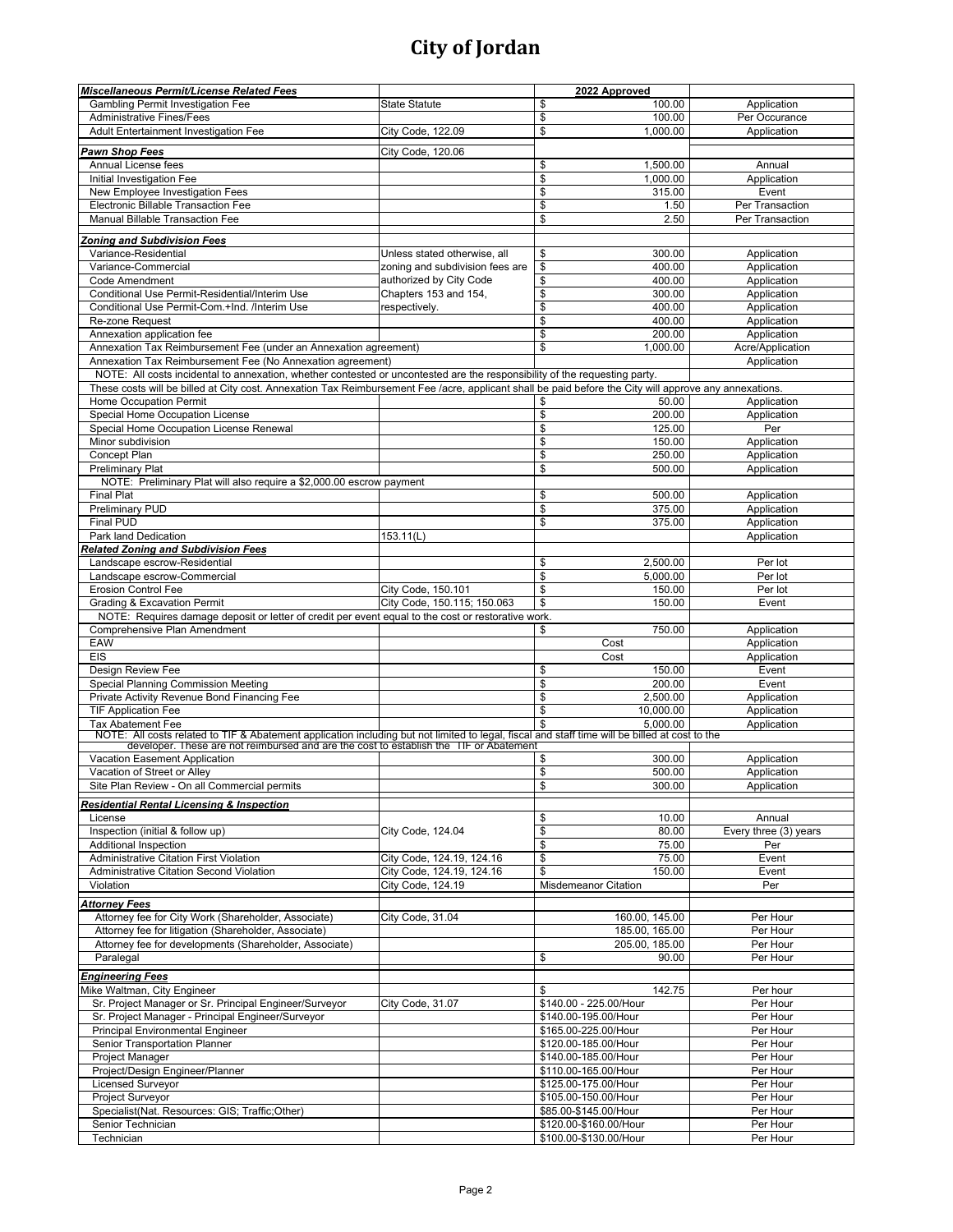| Clerical | $\mathcal{L}_{\mathcal{L}}$<br>3.00/Hou<br>99 Y.H | ⊃or'<br>Hour |
|----------|---------------------------------------------------|--------------|
|          |                                                   |              |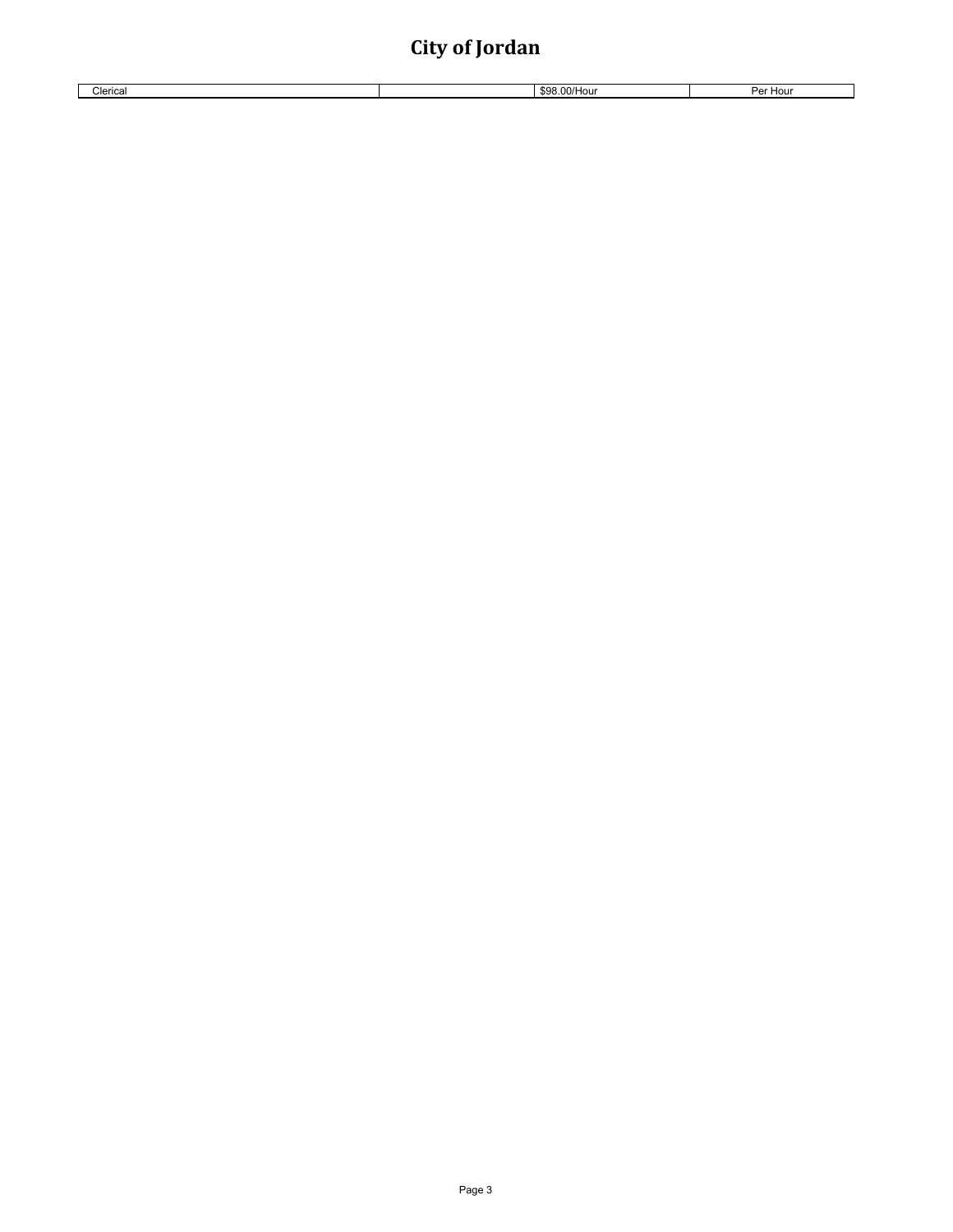|                                                                                                                          |                                   | 2022 Approved                     |               |
|--------------------------------------------------------------------------------------------------------------------------|-----------------------------------|-----------------------------------|---------------|
| <b>Building Permits and Fees</b>                                                                                         | State Statute, City Code, 150.101 |                                   |               |
| Mechanical Permit - residential (per appliance)                                                                          |                                   | \$<br>80.00                       | Application   |
| Plumbing Permit - residential                                                                                            |                                   |                                   |               |
| New Construction                                                                                                         |                                   | \$<br>100.00                      | Application   |
| 1-5 Fixtures                                                                                                             |                                   | 50.00                             |               |
|                                                                                                                          |                                   | \$                                |               |
| Septic System Inspection (Per Scott County)                                                                              |                                   | \$<br>100.00                      | Application   |
| Sign Permit                                                                                                              |                                   | \$<br>25.00                       | Application   |
| NOTE: Plus \$ .25/square foot of sign.                                                                                   |                                   |                                   |               |
| Sign Permit - Structural                                                                                                 |                                   | \$<br>50.00                       | Application   |
| NOTE: Building inspection fee based on value.                                                                            |                                   |                                   |               |
| Demolition - residential                                                                                                 |                                   | \$<br>100.00                      | Application   |
| <b>Moving Permit</b>                                                                                                     |                                   | \$<br>200.00                      | Application   |
| Fence                                                                                                                    |                                   | \$<br>25.00                       | Application   |
| Fence With Easement Agreement                                                                                            |                                   | \$<br>75.00                       | Application   |
| <b>Air Conditioners</b>                                                                                                  |                                   | $\overline{\mathcal{S}}$<br>80.00 | Application   |
| Fireplaces                                                                                                               |                                   | \$<br>80.00                       | Application   |
|                                                                                                                          |                                   |                                   |               |
| Furnaces                                                                                                                 |                                   | \$<br>80.00                       | Application   |
| Hot Tub/Spa (5,000 gallons or more)                                                                                      |                                   | \$<br>50.00                       | Application   |
| Reroofs - residential                                                                                                    |                                   | \$<br>80.00                       | Application   |
| Residing - residential                                                                                                   |                                   | \$<br>80.00                       | Application   |
| Underground Sprinkler System                                                                                             |                                   | \$<br>50.00                       | Application   |
| <b>Water Softner</b>                                                                                                     |                                   | \$<br>30.00                       | Application   |
| Window Replacement - residential                                                                                         |                                   | \$<br>80.00                       | Application   |
| Door Replacement                                                                                                         |                                   | \$<br>80.00                       | Application   |
| Solar PV Systems - residential                                                                                           |                                   | \$<br>400.00                      | Application   |
| All other building permits and fees are based on the value of the improvement per the State Building Code, 1997 Edition. |                                   |                                   | Application   |
|                                                                                                                          |                                   |                                   |               |
|                                                                                                                          |                                   |                                   |               |
| <b>Other Administrative Charges</b>                                                                                      | <b>State Statute</b>              |                                   |               |
| <b>NSF Check</b>                                                                                                         |                                   | \$<br>30.00                       | Event         |
| Assessment Search                                                                                                        |                                   | \$<br>15.00                       | Application   |
| Copies (8 1/2"X 11")                                                                                                     |                                   | \$<br>0.25                        | Per Copy      |
| Copies (Larger paper)                                                                                                    |                                   | \$<br>0.50                        | Per Copy      |
| Fax Service                                                                                                              |                                   | \$<br>1.00                        | Per Page      |
| <b>Notary Service</b>                                                                                                    |                                   | \$<br>2.00                        | Per Document  |
| Zoning Ordinance                                                                                                         |                                   | \$<br>10.00                       | Per Zone      |
| <b>Subdivision Ordinance</b>                                                                                             |                                   | \$<br>15.00                       | Per Copy      |
| Comprehensive Plan                                                                                                       |                                   | \$<br>65.00                       | Per Copy      |
| Water Comprehensive Plan                                                                                                 |                                   | \$                                | Per Copy      |
|                                                                                                                          |                                   | 50.00                             |               |
| Sewer Comprehensive Plan                                                                                                 |                                   | \$<br>50.00                       | Per Copy      |
| Transportation Comprehensive Plan                                                                                        |                                   | \$<br>50.00                       | Per Copy      |
| Storm Water Comprehensive Plan                                                                                           |                                   | $\frac{1}{2}$<br>65.00            | Per Copy      |
| <b>City Budget</b>                                                                                                       |                                   | \$<br>50.00                       | Per Copy      |
| NOTE: Plus \$ .25 per page                                                                                               |                                   |                                   |               |
| <b>Hearing Notices</b>                                                                                                   |                                   | \$<br>10.00                       | Per Copy      |
| NOTE: Plus \$ .25 per page                                                                                               |                                   |                                   |               |
| <b>Annual Financial Statements</b>                                                                                       |                                   | \$<br>25.00                       | Per Copy      |
| NOTE: Plus \$ .25 per page                                                                                               |                                   |                                   |               |
| City Code                                                                                                                |                                   | \$<br>10.00                       | Per Copy      |
| NOTE: Plus \$ .25 per page                                                                                               |                                   |                                   |               |
| Utility Billing List Labels - Print                                                                                      |                                   | \$<br>50.00                       | Per Copy      |
|                                                                                                                          |                                   |                                   |               |
| Utility Billing List Labels - Electronic                                                                                 |                                   | \$<br>10.00                       | Per Copy      |
| Maps-City                                                                                                                |                                   | \$<br>2.00                        | Per Copy      |
| Maps-City if mailed                                                                                                      |                                   | $\sqrt[6]{\frac{2}{5}}$<br>4.00   | Per Copy      |
| Maps-Zoning, small                                                                                                       |                                   | \$<br>5.00                        | Per Copy      |
| Maps-Zoning, large                                                                                                       |                                   | Cost of production                | Per Copy      |
| Maps-Park Plan                                                                                                           |                                   | \$<br>12.50                       | Per Copy      |
| Photographs                                                                                                              |                                   | $\boldsymbol{\theta}$<br>5.00     | Per CD        |
| <b>Reserve Police Officers</b>                                                                                           |                                   | \$<br>20.00                       | Per Hour      |
| Police Officer                                                                                                           |                                   | \$<br>91.04                       | Per Hour      |
| Forfeiture Vehicle Storage Fee                                                                                           |                                   | $$5.00$ per day                   | \$500 maximum |
| NOTE - tow fees are separate and are set by a private contractor                                                         |                                   |                                   |               |
| Forfeiture Impound Property Release                                                                                      |                                   | \$<br>25.00                       |               |
| <b>Process Server</b>                                                                                                    |                                   |                                   | per request   |
|                                                                                                                          |                                   | \$<br>30.00                       | Event         |
| CD with data or maps burned to it                                                                                        |                                   | $\pmb{\$}$<br>15.00               | Per CD        |
| Video Tapes                                                                                                              |                                   | \$<br>25.00                       | Per Tape      |
| DVD of Meetings                                                                                                          |                                   | \$<br>15.00                       | Per DVD       |
|                                                                                                                          |                                   |                                   |               |